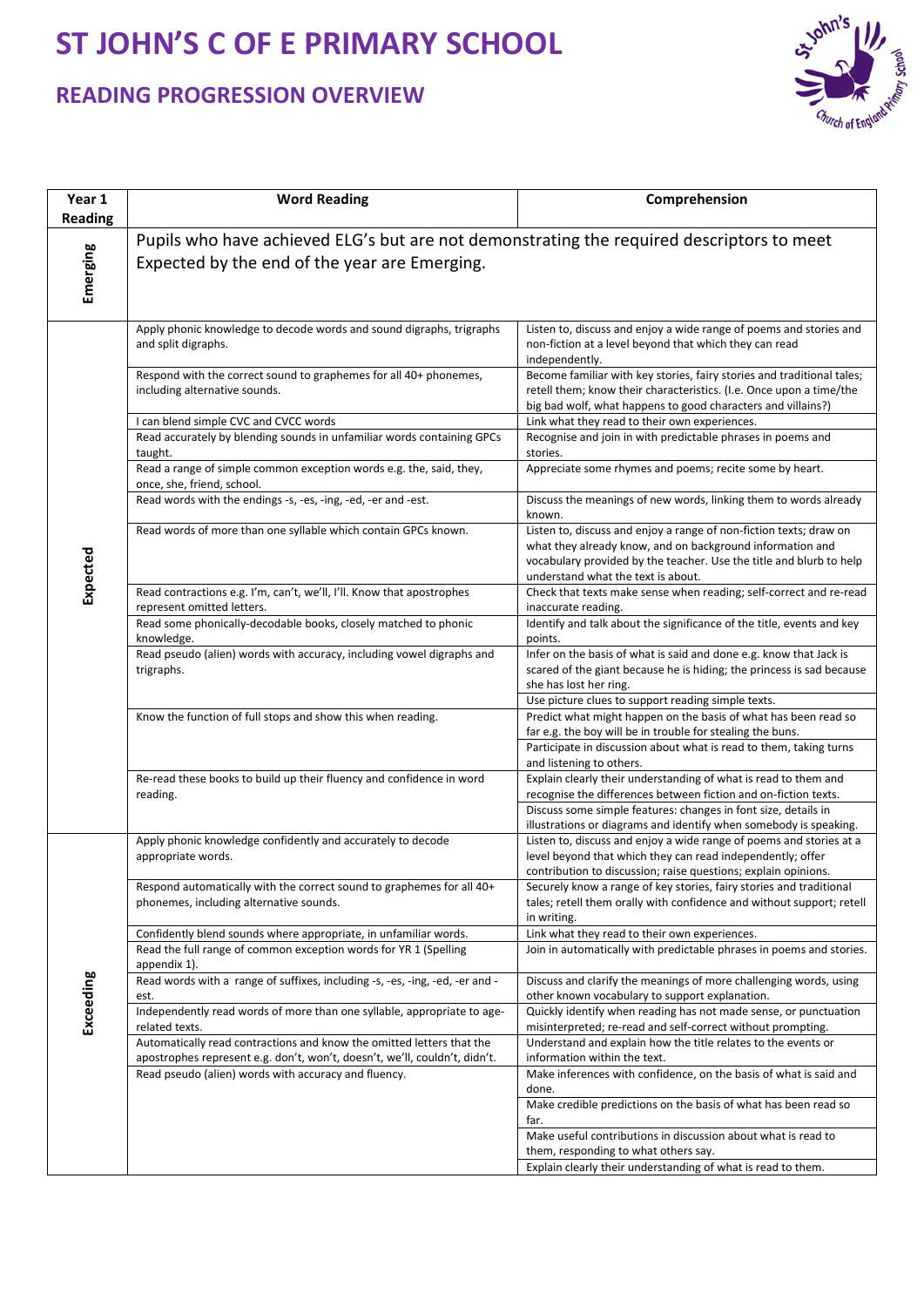| Year 2<br>Reading | <b>Word Reading</b>                                                                                                                                                                   | Comprehension                                                                                                                                                                                                               |
|-------------------|---------------------------------------------------------------------------------------------------------------------------------------------------------------------------------------|-----------------------------------------------------------------------------------------------------------------------------------------------------------------------------------------------------------------------------|
| Emerging          | Pupils who have achieved Year 1 Expected but are not demonstrating the required descriptors to<br>meet Expected by the end of the year independently are Emerging.                    |                                                                                                                                                                                                                             |
| Expected          | Apply phonic knowledge and skills consistently to decode                                                                                                                              | Fully engage with reading and take pleasure from books and texts.                                                                                                                                                           |
|                   | quickly and accurately including polysyllabic words.                                                                                                                                  | Ask questions and in a book that they can already read fluently, answer<br>appropriate questions based on the text (in discussion with the teacher).                                                                        |
|                   | Decode alternative sounds for graphemes.                                                                                                                                              | Listen to, discuss and express views about a wide range of contemporary and<br>classic poetry, some of which they can read independently.                                                                                   |
|                   | Read most words containing common suffixes such as: - ment, -<br>less, -ness, -ful and -ly.                                                                                           | Listen to, discuss and express views about a wide range of stories at a level<br>beyond that which they can read independently. Take account of what others<br>say.                                                         |
|                   | Read most common exception words which have been taught,<br>including most words from the YR2 Spelling appendix e.g.<br>because, beautiful, everybody, should, whole, parents, money. | In a book that they can already read fluently, the pupil can:<br>Show understanding of texts read independently; self-correct misread words<br>and sentences and check it makes sense to them.                              |
|                   |                                                                                                                                                                                       | Know and retell a wide range of stories, fairy stories and traditional tales.                                                                                                                                               |
|                   | In age-appropriate books read most words without overtly<br>segmenting and blending, once they are familiar, e.g. at over 90<br>words per minute.                                     | Discuss and sequence the events in books and how items of information are<br>related.                                                                                                                                       |
|                   |                                                                                                                                                                                       | In a book they read accurately and fluently, make some inferences on the<br>basis of what is said and done; explain and predict according to what has<br>been read so far and how these events result in the final outcome. |
|                   |                                                                                                                                                                                       | Discuss and express views and purpose of a range of non-fiction texts which<br>are structured in different ways.                                                                                                            |
|                   | Read some phonically-decodable books with fluency; in age-                                                                                                                            | Discuss and clarify the meaning of new words; discuss favourite words and                                                                                                                                                   |
|                   | appropriate books sound out unfamiliar words automatically.                                                                                                                           | phrases.<br>Recognise simple recurring literary language in stories and poetry and identify                                                                                                                                 |
|                   |                                                                                                                                                                                       | how vocabulary choice can affect meaning.                                                                                                                                                                                   |
|                   |                                                                                                                                                                                       | Recite a repertoire of poems learnt by heart, using appropriate intonation.                                                                                                                                                 |
|                   | Use phonic knowledge and skills to read automatically and with<br>fluency.                                                                                                            | Fully engage with reading various genres of text, including young paperbacks,<br>sharing and explaining preferences.                                                                                                        |
|                   |                                                                                                                                                                                       | Listen to, discuss and express views about a wide range of contemporary and<br>classic poetry, including independent reading of some more challenging texts;<br>able to explain viewpoint.                                  |
|                   |                                                                                                                                                                                       | Listen to, discuss and express views about a wide range of stories, explaining<br>viewpoint, raising questions and responding to what others say.                                                                           |
|                   | Confidently and independently read words with common suffixes<br>and understand their effect on the word.                                                                             | Show clear comprehension of texts read independently; re-read and self-<br>correct after misreading; comprehend more challenging vocabulary.                                                                                |
|                   |                                                                                                                                                                                       | Know and accurately retell a wide range of stories, both orally and in writing,<br>adding sufficient detail.                                                                                                                |
| Exceeding         |                                                                                                                                                                                       | Discuss sequence of events accurately, and how items are related.                                                                                                                                                           |
|                   | Automatically read a wide range of common exception words in                                                                                                                          | Make inferences and plausible predictions on the basis of information given.                                                                                                                                                |
|                   | Appendix 1, YR 2.                                                                                                                                                                     | Make links between the book they are reading and other books they have<br>read.                                                                                                                                             |
|                   |                                                                                                                                                                                       | Discuss and express views about a range of non-fiction texts, drawing<br>comparisons and explaining viewpoint.                                                                                                              |
|                   |                                                                                                                                                                                       | Discuss and identify the meaning of new words, sometimes independently;<br>justify favourite words and phrases; apply in writing.                                                                                           |
|                   | Use segmenting and blending only occasionally, when required for<br>new words.                                                                                                        | Recognise and discuss simple recurring literary language.                                                                                                                                                                   |
|                   |                                                                                                                                                                                       | Recite by heart a repertoire of poems, both independently and in groups,<br>using appropriate intonation to interest the audience.                                                                                          |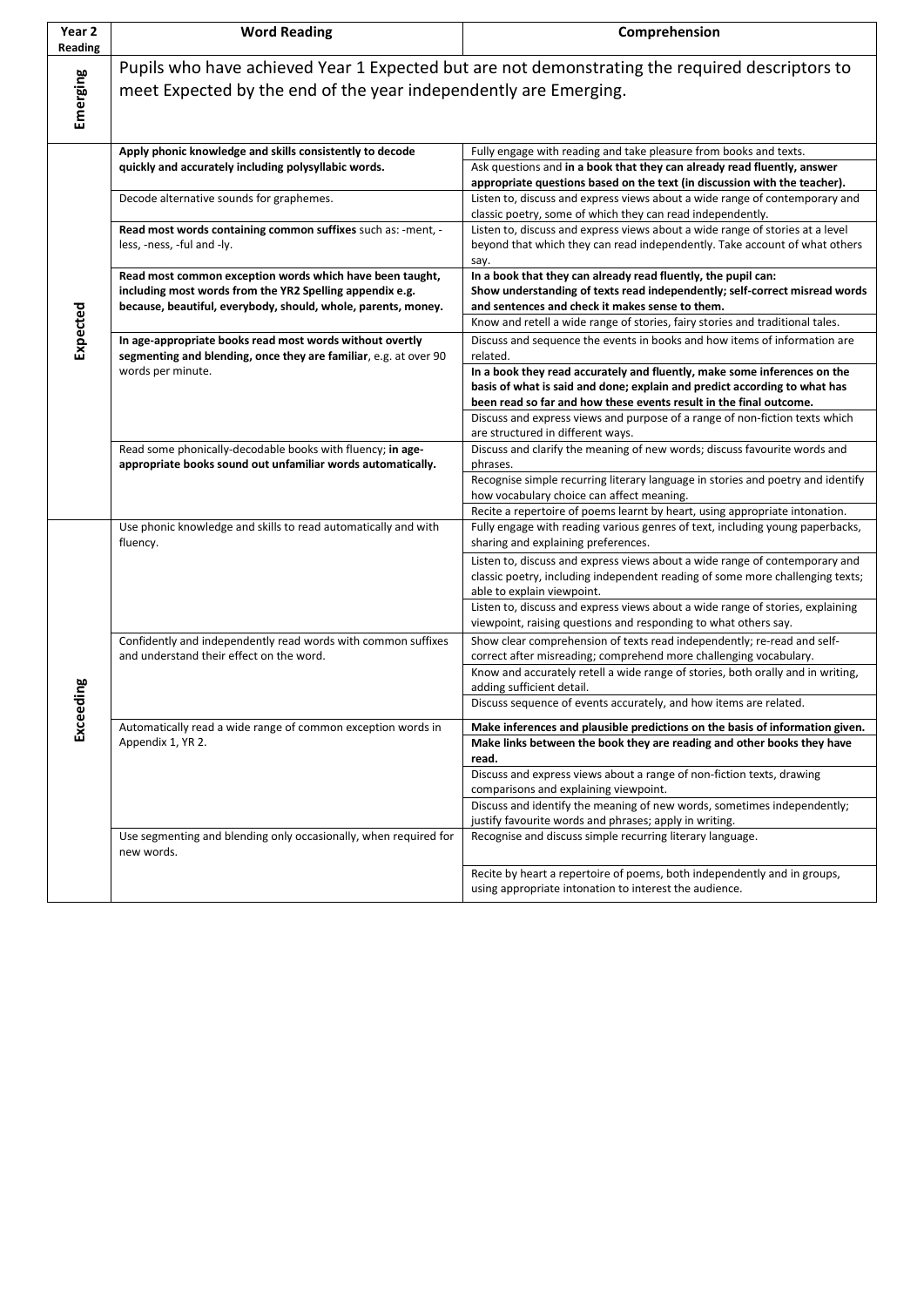| Year<br>3 | <b>Word Reading</b>                                                                                                                                                                                                | Comprehension                                                                                                                                                                                                                                                                                                                                                                                                                                                                 |
|-----------|--------------------------------------------------------------------------------------------------------------------------------------------------------------------------------------------------------------------|-------------------------------------------------------------------------------------------------------------------------------------------------------------------------------------------------------------------------------------------------------------------------------------------------------------------------------------------------------------------------------------------------------------------------------------------------------------------------------|
| Emerging  | Pupils who have achieved Year 2 Expected but are not demonstrating the required descriptors to meet<br>Expected by the end of the year independently are Emerging                                                  |                                                                                                                                                                                                                                                                                                                                                                                                                                                                               |
| Expected  | Read with fluency a range of age-appropriate<br>text types from those specified for YRs 3 and 4.<br>Read at a speed sufficient for them to focus on<br>understanding.<br>Read most common exception words by sight | Fully engage with and enjoy reading a range of texts, making choices and explaining preferences;<br>begin to know preferred authors and text types; talk about books enjoyed both in and out of school.<br>Listen to, discuss and express views about a wide range of fiction, poetry and plays - sometimes at a<br>level beyond that which they can read independently.<br>Listen to and discuss a range of non-fiction and reference books that are structured in different |
|           | (including all those in the YR 2 Spelling appendix)<br>noting unusual correspondence between<br>spelling and sound.                                                                                                | ways; identify their particular characteristics; recognise typical presentational features.<br>Identify themes and conventions in a range of texts e.g. identify a theme of 'journeys' or 'invasion';<br>recognise the conventions of a fairy story or play; recognise how a non-fiction text is often<br>organised and presented (including typical language features).                                                                                                      |
|           | Know the full range of GPCs, and use phonic<br>skills consistently and automatically to address<br>unfamiliar or challenging words.                                                                                | Recognise some different forms of poetry, such as shape poems, free verse or narrative; explain<br>their differences.<br>Draw inferences and justify with evidence e.g. characters' feelings, thoughts and motives, from their<br>actions or words and those which are not immediately obvious.                                                                                                                                                                               |
|           | Determine the meaning of new words by<br>sometimes applying knowledge of root words<br>and their affixes e.g. disagree, misbehave,<br>incorrect.                                                                   | Predict what might happen from details stated and implied.<br>Explain the meaning of words in context; use a dictionary to check meanings.<br>Check the text makes sense, reading to the punctuation and usually re-reading or self-checking.                                                                                                                                                                                                                                 |
|           | Prepare poems and play scripts to read aloud<br>and perform.<br>Show appropriate intonation and volume when<br>reciting or reading aloud, taking in to account<br>punctuation including . ? , ! " "                | Explain and discuss their understanding of the text e.g. explain events; describe a character's actions<br>and directly quote from the text to inform and support thoughts and discussion.<br>Retrieve and record information from non-fiction texts. And scan for a general impression of texts.<br>I can use text marking to support my retrieval of ideas from texts (e.g. highlighting and notes in the<br>margin)                                                        |
|           |                                                                                                                                                                                                                    | Identify how language, structure and presentation contribute to meaning e.g. that the word<br>'trembling' indicates that the kitten is scared; that the text box provides a list of quick facts.<br>Discuss words and phrases that capture the reader's interest and imagination.<br>During discussion about texts, ask questions to improve their understanding; take turns and listen to<br>what others have to say.                                                        |
| Exceeding | Read with fluency and automaticity a range of<br>age-appropriate text types from those specified<br>for YRs 3 and 4. Read at a speed sufficient for<br>them to focus on understanding.                             | Fully engage with and enjoy reading a wide range of texts, making choices and explaining<br>preferences; name preferred authors and text types, drawing comparisons; discuss books enjoyed<br>both in and out of school; know how to locate books in a library.<br>Listen to, discuss, express and justify views about a wide range of fiction, poetry and plays -                                                                                                            |
|           | Read almost all familiar common exception<br>words by sight, noting unusual correspondence<br>between spelling and sound.                                                                                          | sometimes at a level beyond that which they can read independently.<br>Listen to and discuss a range of non-fiction and reference or text books, that are structured in<br>different ways; identify their particular characteristics confidently and without support; identify<br>typical presentational features.                                                                                                                                                            |
|           | Know the full range of GPCs; use phonic skills<br>consistently and automatically to address<br>unfamiliar or challenging words.<br>Determine the meaning of new words by                                           | Identify themes and conventions in a range of texts e.g. identify a theme of 'poverty' or 'life cycles';<br>recognise the conventions of a legend or play; recognise how a non-fiction books is presented in<br>order to better inform the reader.<br>Recognise several different forms of poetry, such as shape poems, free verse or narrative; explain                                                                                                                      |
|           | confidently applying knowledge of root words<br>and their affixes e.g. disagree, misbehave,<br>incorrect.                                                                                                          | their differences of style and layout.<br>Without prompting, draw inferences and justify with evidence e.g. characters' feelings, thoughts<br>and motives, from their actions or words.                                                                                                                                                                                                                                                                                       |
|           | Independently or in small groups, prepare<br>poems and play scripts to read aloud and<br>perform.                                                                                                                  | Provide credible predictions about what might happen, within the context.<br>Explain the meaning of words in context; use dictionary independently.<br>Re-read automatically to ensure that the text makes sense, reading to the punctuation.<br>Explain, with sufficient detail, their understanding of the text e.g. explain events; describe a<br>character's actions.                                                                                                     |
|           | Show appropriate intonation and volume when<br>reciting or reading aloud, taking in to account<br>punctuation including . ? , ! " " ( ) - -                                                                        | Retrieve and record information confidently from non-fiction texts.<br>Identify how language, structure and presentation contribute to meaning e.g. that the word<br>'threatening' means that the storm is close and could be dangerous; that the use of bold font makes<br>the important facts stand out.                                                                                                                                                                    |
|           |                                                                                                                                                                                                                    | Discuss and explain vocabulary that captures the reader's imagination.<br>During discussion about texts, ask relevant questions to improve their understanding; takes turns<br>and build on what others have to say.                                                                                                                                                                                                                                                          |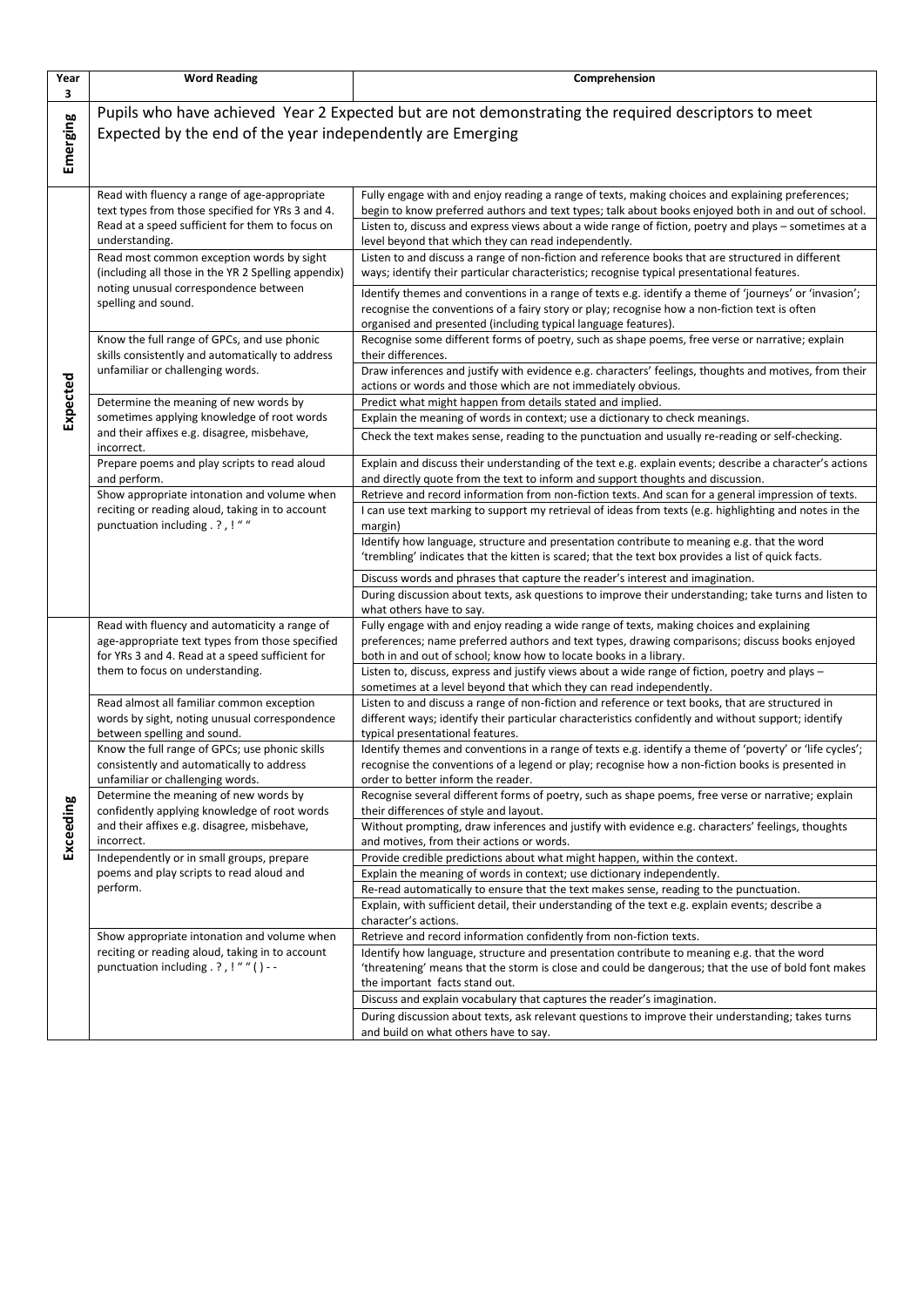| Year 4    | <b>Word Reading</b>                                                                                                                    | Comprehension                                                                                                                                                       |
|-----------|----------------------------------------------------------------------------------------------------------------------------------------|---------------------------------------------------------------------------------------------------------------------------------------------------------------------|
|           |                                                                                                                                        | Pupils who have achieved Year 3 Expected but are not demonstrating the required descriptors to meet                                                                 |
| Emerging  |                                                                                                                                        |                                                                                                                                                                     |
|           | Expected by the end of the year independently are Emerging                                                                             |                                                                                                                                                                     |
|           |                                                                                                                                        |                                                                                                                                                                     |
|           |                                                                                                                                        |                                                                                                                                                                     |
|           |                                                                                                                                        |                                                                                                                                                                     |
|           | Read with fluency a range of age-appropriate text types                                                                                | Fully engage with and enjoy reading a range of texts, making choices and explaining                                                                                 |
|           | from those specified for YRs 3 and 4. Read at a speed<br>sufficient for them to focus on understanding.                                | preferences; know some text types; talk about books enjoyed both in and out of                                                                                      |
|           |                                                                                                                                        | school, making textual references.<br>Listen to, discuss and express views about a wide range of fiction, poetry and plays.                                         |
|           |                                                                                                                                        | Justify comments by referring to the text.                                                                                                                          |
|           |                                                                                                                                        | Listen to and discuss a range of non-fiction and reference or text books that are                                                                                   |
|           |                                                                                                                                        | structured in different ways; recognise typical presentational features.                                                                                            |
|           | Read most common exception words effortlessly, noting                                                                                  | Identify themes and conventions in a range of texts e.g. identify a theme of 'recycling'                                                                            |
|           | unusual correspondence between spelling and sound.                                                                                     | or 'changes in leisure activities'; recognise the conventions of a myth or play script;                                                                             |
|           |                                                                                                                                        | know how information is signposted in reference books.                                                                                                              |
|           | Know the full range of GPCs, and use phonic skills                                                                                     | Recognise several different forms of poetry, such as free verse, rhyming, shape,                                                                                    |
|           | consistently and automatically to address unfamiliar or                                                                                | narrative, humorous; explain their differences.                                                                                                                     |
|           | challenging words.                                                                                                                     |                                                                                                                                                                     |
|           | Determine the meaning of new words by applying                                                                                         | Draw inferences and justify with evidence e.g. characters' feelings, thoughts and<br>motives, from their actions or words. Draw comparisons and refer to the texts. |
|           | knowledge of root words and their affixes e.g.<br>information, invasion, enclosure, mountainous.                                       |                                                                                                                                                                     |
|           | Prepare poems and scripts to read aloud and perform.                                                                                   | Predict what might credibly happen from details stated and implied, quoting directly                                                                                |
| Expected  | Demonstrate understanding by using appropriate                                                                                         | from the text.                                                                                                                                                      |
|           | intonation and volume when reciting or reading aloud.                                                                                  | Explain the meaning of words in context; use dictionary to check meaning.                                                                                           |
|           |                                                                                                                                        | Check the text makes sense, reading to the punctuation and habitually re-reading.                                                                                   |
|           | I can skim and scan to identify key ideas within a text.                                                                               | Explain and discuss their understanding of the text e.g. describe a sequence of events;                                                                             |
|           |                                                                                                                                        | the way a character changes; the different ways to make a cake.                                                                                                     |
|           |                                                                                                                                        | Identify and summarise main ideas drawn from more than one paragraph e.g. a poem                                                                                    |
|           |                                                                                                                                        | about funny relatives; a persuasive message to recycle rubbish.                                                                                                     |
|           |                                                                                                                                        | Retrieve and record information from non-fiction texts effectively, using techniques                                                                                |
|           |                                                                                                                                        | such as text-marking and using indexes.                                                                                                                             |
|           |                                                                                                                                        | Identify how language, structure and presentation contribute to meaning e.g. that the                                                                               |
|           |                                                                                                                                        | word 'threatening' means that a storm is close and could be dangerous; the<br>introduction leads you into the text; each paragraph describes a different character. |
|           |                                                                                                                                        | Discuss words and phrases that capture the reader's interest and imagination.                                                                                       |
|           |                                                                                                                                        | During discussion about texts, ask relevant questions to improve their understanding;                                                                               |
|           |                                                                                                                                        | take turns and build on what others have to say whilst referring to the text.                                                                                       |
|           | Read with fluency and automaticity a range of age-                                                                                     | Fully engage with and enjoy reading a wide range of texts, making choices and                                                                                       |
|           | appropriate text types from those specified for YRs 3 and                                                                              | explaining preferences; justify preferred authors and text types, drawing comparisons;                                                                              |
|           | 4.                                                                                                                                     | know how to locate books in a library.                                                                                                                              |
|           | Read almost all common exception words automatically,                                                                                  |                                                                                                                                                                     |
|           | noting unusual correspondence between spelling and                                                                                     |                                                                                                                                                                     |
|           | sound.                                                                                                                                 |                                                                                                                                                                     |
|           | Determine the meaning of new words by confidently<br>applying knowledge of root words and their affixes e.g.                           | Listen to, discuss, express and justify views about a wide range of fiction, poetry and                                                                             |
|           | immature, impatient, international, autobiography,                                                                                     | plays.<br>Listen to and discuss a range of non-fiction and reference or text books that are                                                                         |
|           | frantically, vigorous, spontaneous.                                                                                                    | structured in different ways; identify their particular characteristics confidently and                                                                             |
|           |                                                                                                                                        | independently; identify typical presentational features.                                                                                                            |
|           |                                                                                                                                        | Independently or in groups, identify themes and conventions in a range of texts. Make                                                                               |
|           |                                                                                                                                        | comparisons.                                                                                                                                                        |
| Exceeding |                                                                                                                                        | Recognise, compare and evaluate several different forms of poetry.                                                                                                  |
|           | Independently or in small groups, prepare poems and                                                                                    | Without prompting, draw inferences and justify with evidence e.g. characters' feelings,                                                                             |
|           | play scripts to read aloud and perform. Show appropriate<br>intonation, tone, expression and volume when reciting or<br>reading aloud. | thoughts and motives, from their actions or words.                                                                                                                  |
|           |                                                                                                                                        |                                                                                                                                                                     |
|           |                                                                                                                                        | Provide credible and insightful predictions about what might happen.<br>Explain the precise meaning of words in context; use dictionary independently.              |
|           | Use phonic skills automatically where relevant, to<br>address unfamiliar or challenging words.                                         | Re-read automatically to ensure that the text makes sense, reading to the punctuation.                                                                              |
|           |                                                                                                                                        |                                                                                                                                                                     |
|           |                                                                                                                                        | Provide explanations which show their high level of understanding of the text.                                                                                      |
|           | I can read 'between the lines', using clues from action,                                                                               | Confidently identify and summarise main ideas drawn from more than one paragraph.<br>Retrieve and record information competently from non-fiction texts.            |
|           | dialogue and description to interpret meaning and/or                                                                                   | Identify how language, structure and presentation contribute to meaning.                                                                                            |
|           | explain what characters are thinking/feeling and the way                                                                               | Discuss and precisely explain vocabulary that captures the reader's imagination.                                                                                    |
|           | that they act.                                                                                                                         | During discussion about texts, ask relevant questions to improve their understanding;                                                                               |
|           |                                                                                                                                        | Take turns and build on what others have to say.                                                                                                                    |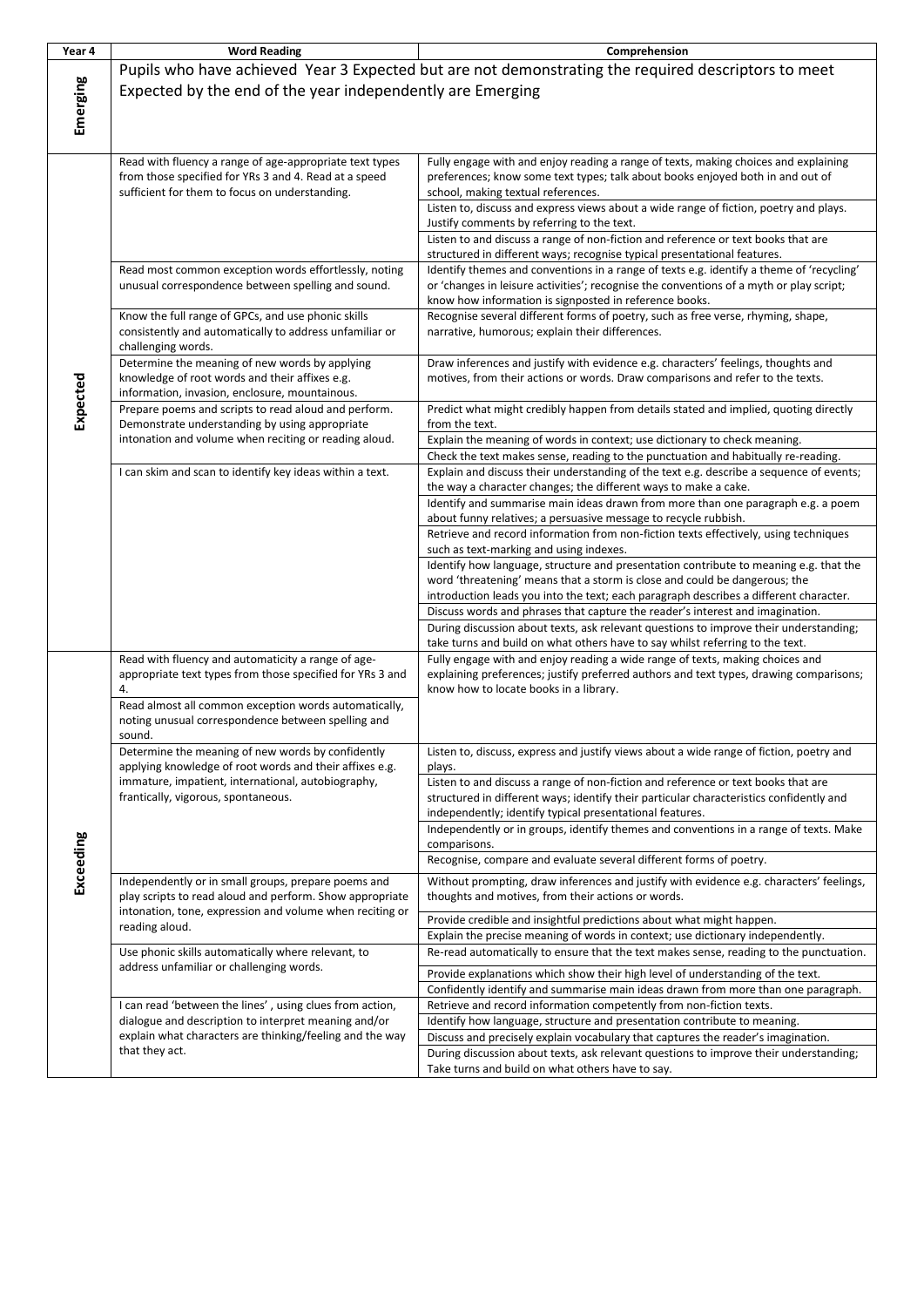| Year 5<br>Reading | <b>Word Reading</b>                                                                                                                                                                                                                                                               | Comprehension                                                                                                                                                                                                                                                                                                                                                                                                                                                                              |
|-------------------|-----------------------------------------------------------------------------------------------------------------------------------------------------------------------------------------------------------------------------------------------------------------------------------|--------------------------------------------------------------------------------------------------------------------------------------------------------------------------------------------------------------------------------------------------------------------------------------------------------------------------------------------------------------------------------------------------------------------------------------------------------------------------------------------|
| Emerging          | Pupils who have achieved Year 4 Expected but are not demonstrating the required descriptors to<br>meet Expected by the end of the year independently are Emerging                                                                                                                 |                                                                                                                                                                                                                                                                                                                                                                                                                                                                                            |
| Expected          | Fluently and automatically read a range of age-<br>appropriate texts from the following: modern fiction<br>and those from our literary heritage; books from other<br>cultures; myths, legends and traditional stories; poetry;<br>plays; non-fiction and reference or text books. | Read and enjoy a growing repertoire of texts, both fiction and non-fiction.<br>Be familiar with the text types specified in the YR 5-6 programme of study.<br>Recommend books they have read to their peers, giving reasons.<br>Discuss and comment on themes and conventions in a variety of genres.<br>Read and recite age-appropriate poetry which has been learned by heart.                                                                                                           |
|                   | Determine the meaning of new words by applying<br>morphological knowledge of root words and affixes<br>e.g. suspect/suspicious, change/changeable,<br>receive/reception.                                                                                                          | Provide straightforward explanations for the purpose of the language, structure and<br>presentation of texts e.g. bullet points; how a letter is set out; introductory paragraphs.<br>Discuss their understanding of the meaning of words in context, finding other words<br>which are similar.<br>Discuss and evaluate how authors use language, including figurative language (e.g. simile,                                                                                              |
|                   | Know securely the different pronunciations of words<br>with the same letter-string e.g. bought, rough, cough,<br>though, plough.                                                                                                                                                  | imagery) and its effect on the reader.<br>Readily ask questions to enhance understanding.<br>Make comparisons within and across texts and different media e.g. compare two ghost<br>stories.<br>Draw inferences and justify these with evidence from the text e.g. explain how a                                                                                                                                                                                                           |
|                   | Use appropriate intonation, tone and volume when<br>reciting or reading aloud to an audience, to make the<br>meaning clear.                                                                                                                                                       | character's feelings changed and how they know this; make predictions.<br>Distinguish fact from opinion with some success.                                                                                                                                                                                                                                                                                                                                                                 |
|                   | I understand the history of words and the relationship<br>between them to help me read unknown polysyllabic<br>words.                                                                                                                                                             | Retrieve, record and present information from non-fiction texts.<br>Identify, collate, discuss and summarise main ideas from more than one paragraph and<br>the specific intentions of the author, identifying key details which support these.                                                                                                                                                                                                                                            |
|                   | I can skim and scan texts to develop my retrieval and<br>recording skills.                                                                                                                                                                                                        | Participate in discussion about texts, expressing and justifying opinions, building on ideas<br>and challenging others' views courteously.<br>Explain what they know or have read, including through formal presentation and debate,<br>using notes where necessary.                                                                                                                                                                                                                       |
| Exceeding         | Fluently and effortlessly read a wide range of age-<br>appropriate texts from some of the following: modern<br>fiction and those from our literary heritage; books from                                                                                                           | Read frequently and enjoy a wide repertoire of texts, both fiction and non-fiction.<br>Identify confidently many of the text types specified in the YR 5-6 programme of study<br>including mixed-genre texts.                                                                                                                                                                                                                                                                              |
|                   | other cultures; myths, legends and traditional stories;<br>poetry; plays; non-fiction and reference or text books.                                                                                                                                                                | Competently recommend books to their peers, giving substantiated reasons.<br>Discuss and comment on themes and conventions in a variety of genres.<br>Recite confidently more challenging poetry which has been learned by heart.<br>Explain and comment on the purpose of the language, structure and presentation of<br>texts, clearly understanding how they contribute to meaning.                                                                                                     |
|                   | Determine with confidence the meaning of new words<br>by applying morphological knowledge of root words<br>and affixes from the YR 5-6 Spelling appendix.                                                                                                                         | Discuss their understanding of the meaning of challenging vocabulary in context.<br>Discuss and evaluate how authors use language, including figurative language (e.g. simile,<br>metaphor, imagery) and its effect on the reader.                                                                                                                                                                                                                                                         |
|                   | With little guidance, use appropriate intonation, tone<br>and volume when reciting or reading aloud to an<br>audience, to make the meaning clear.                                                                                                                                 | Readily ask pertinent questions to enhance understanding.<br>Make comparisons within and across texts e.g. compare two works by one author.<br>Draw inferences and justify these with evidence from the text e.g. explain how and why a<br>character's feelings changed, how they know this; make considered predictions.                                                                                                                                                                  |
|                   |                                                                                                                                                                                                                                                                                   | Distinguish fact from opinion, with an awareness of ambiguity.<br>Retrieve, record and present information from non-fiction texts.<br>Summarise main ideas from more than one paragraph, identifying key details which<br>support these.<br>Participate confidently in discuss about texts, expressing and justifying opinions, building<br>on ideas, and challenging others' views courteously.<br>Explain what they know or have read, including through formal presentation and debate, |
|                   |                                                                                                                                                                                                                                                                                   | using notes where necessary.                                                                                                                                                                                                                                                                                                                                                                                                                                                               |